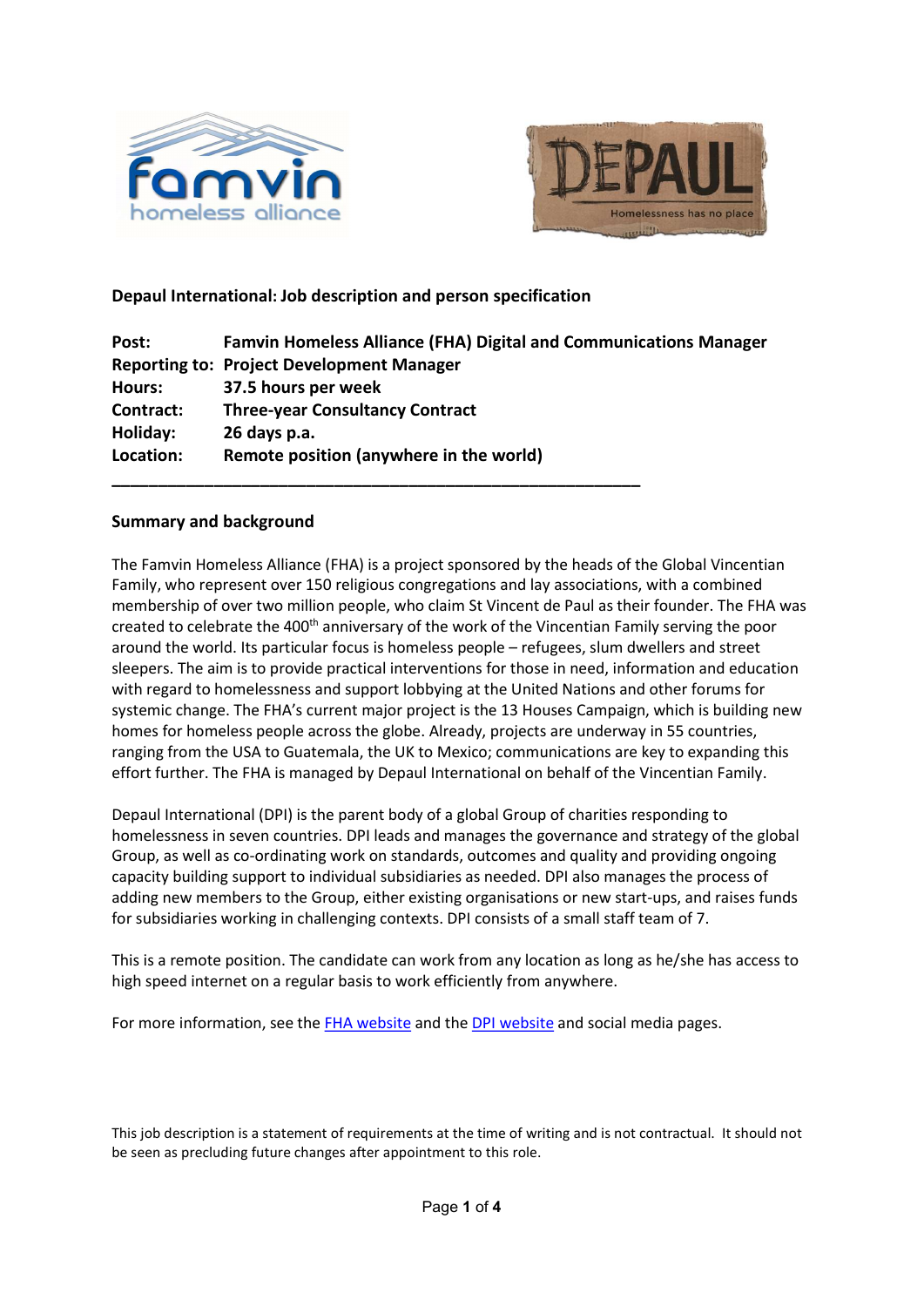# Job purpose

 The FHA Digital and Communications Manager (DCM) will develop and deliver a comprehensive digital and communications strategy for the FHA.

## Responsibilities/Deliverables:

### Strategy

- To develop a communications strategy for FHA, which demonstrates a clear understanding of audiences, purpose and impact.
- To evaluate the effectiveness of all major communications activities and campaigns and fundraising appeals to ensure these deliver maximum value for the project.
- To support the FHA team to raise the profile of FHA and communicate effectively with its existing and expanding supporter base.

### Digital, Website and Social Media

- To review and develop FHA's online presence and digital marketing strategy.
- To work with the Project Development Manager on any specification process for changes in the website or social media.
- To ensure that the FHA website and the organisation's social channels are set up to maximise opportunities to raise income and awareness.
- To ensure that the FHA website is appropriate for all key audiences e.g. available in languages as required.
- To create, develop and manage fundraising campaigns
- To provide technical support to staff to use social channels effectively.
- To provide regular reports on analytics and insights of communications.
- To develop/review policies for good practice across social media.

#### **Content**

- To create an engaging and insight driven content strategy
- To review and ensure FHA makes the best use of technology and ways of working both for internal and external communications.
- To produce regular content for the website and other online platforms ensuring this delivers on FHA strategic objectives (video, website content, email marketing, infographics and interactive content).
- To review FHA print media and lead on the production of the charity's communications to donors, including reports to funders and governance bodies.
- To work with the Project Development Manager to produce the yearly FHA impact report.

#### Data protection

- Ensure compliance with the Fundraising Regulator, Charity Commission and ICO.
- To manage subject access requests and support the Project Development Manager to handle all data related complaints and concerns.
- To work with other colleagues to streamline processes to ensure compliance with data protection legislation.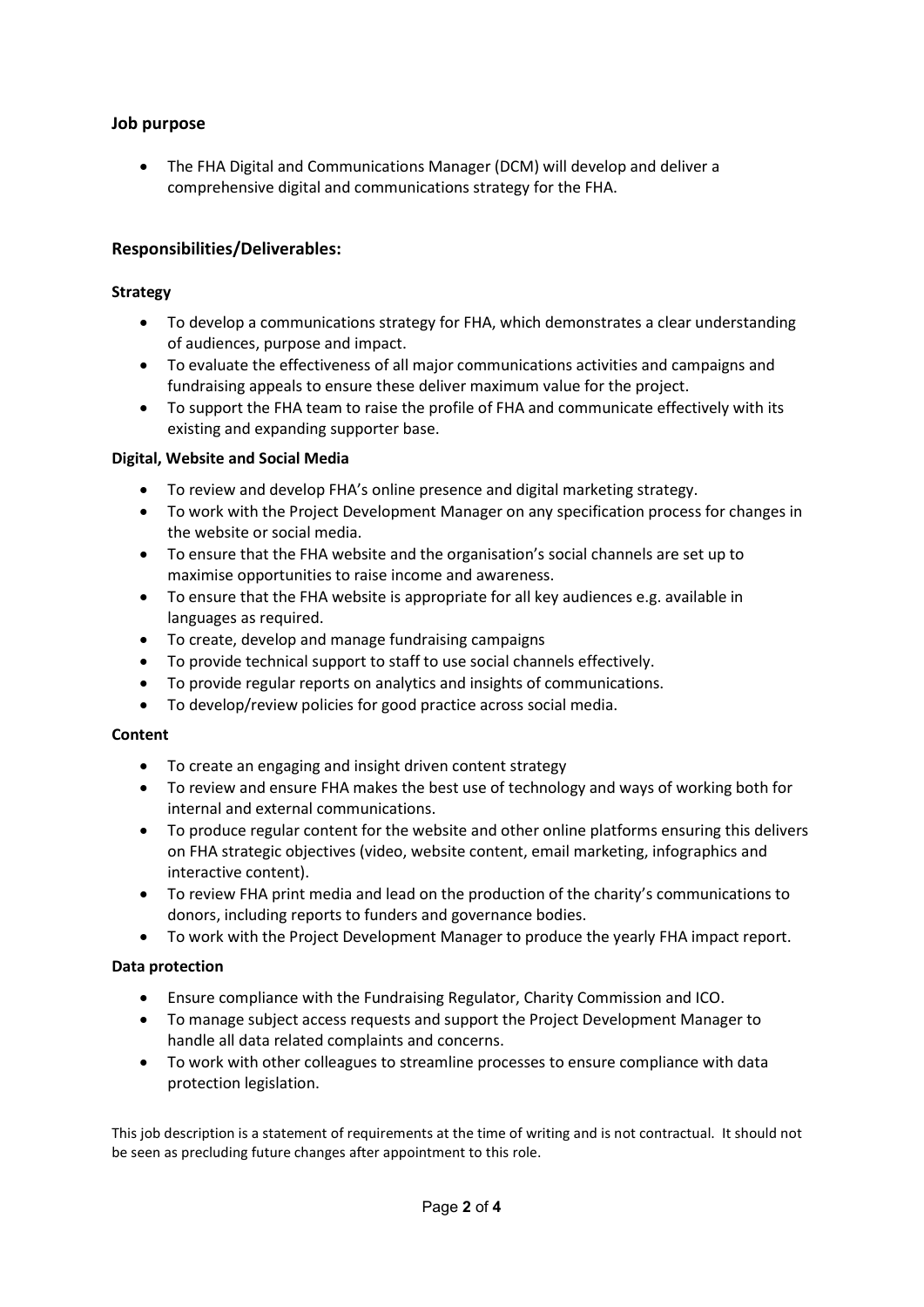To work with the Group Finance and Resources Director (GFRD) to develop reporting to FHA Commission on compliance.

## Networking

- To lead specific digital campaigns as required including the production of relevant materials, management of media and maintenance of mailing lists.
- Ability to organise and manage online and hybrid events and webinars, including setting up interpretation channels for different languages.
- To identify opportunities for the Project Development Manager and other staff to represent FHA at relevant conferences and events.
- To support the Team with communications & technical management at conferences and events.

## Other duties

- Undertake duties as assigned to cover other communications work.
- Assist in training staff in website procedures and communication packages.
- Please note, this role involves international travel to attend meetings and conferences as required.

# Person Specification

### Core skills

- Strong IT skills including technical management of websites, specifically and social media.
- Significant communications experience including writing high quality content for website, social media and print media.
- Experience of developing communications and digital strategies within the context of a small team.
- Experience of managing social media channels e.g. twitter.
- Ability to produce and edit video and work with captions in different languages.
- Experience of managing external designers working on print media.
- Experience of evaluating communications campaigns.
- Good understanding of data protection legislation.
- Ability to build strong working relationships.
- High standard of written and spoken English and Spanish.

#### Desirable experience

- Good understanding of Microsoft Office, Google Workspace, Adobe Creative Suite and Canva.
- Experience of Google Analytics and other Social Media analytics tools.
- Can write fluently in additional languages esp. French.
- Experience using inclusive language (eng, fr, sp).
- Experience of securing local and/or national news coverage.
- Ability to work with external agencies and managing small budgets.
- Technical skills to run events.